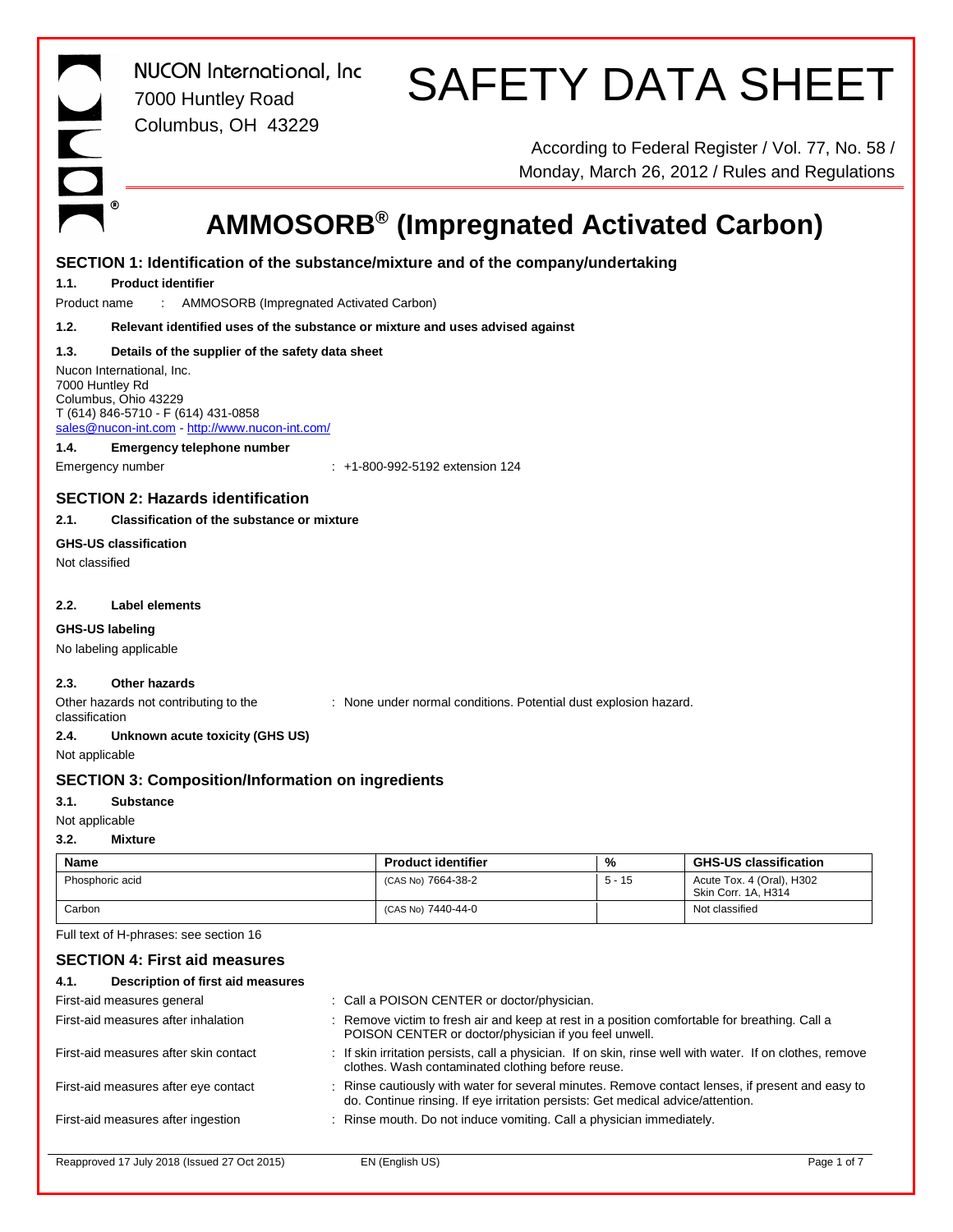*NUCON International, Inc* 7000 Huntley Road Columbus, OH 43229 SAFETY DATA SHEET According to Federal Register / Vol. 77, No. 58 / Monday, March 26, 2012 / Rules and Regulations **AMMOSORB® (Impregnated Activated Carbon)** Reapproved 17 July 2018 (Issued 27 Oct 2015) EN (English US) Page 2 of 7 **4.2. Most important symptoms and effects, both acute and delayed** Symptoms/injuries after inhalation : May cause irritation to the respiratory tract, sneezing, coughing, burning sensation of throat with constricting sensation of the larynx and difficulty in breathing. Symptoms/injuries after skin contact : Slight irritation. Symptoms/injuries after eye contact : Causes serious eye irritation. **4.3. Indication of any immediate medical attention and special treatment needed** No additional information available **SECTION 5: Firefighting measures 5.1. Extinguishing media** Suitable extinguishing media : Dry powder. Water spray. Foam. **5.2. Special hazards arising from the substance or mixture** Explosion hazard **into a construct the Construct** of Avoid raising powdered materials into airborne dust, creating an explosion hazard. **5.3. Advice for firefighters** Firefighting instructions **included in the Contract Contract** Eliminate all ignition sources if safe to do so. Exercise caution when fighting any chemical fire. Protection during firefighting  $\therefore$  Do not attempt to take action without suitable protective equipment. **SECTION 6: Accidental release measures 6.1. Personal precautions, protective equipment and emergency procedures** General measures **Seneral measures** : May form combustible dust concentrations in air. **6.1.1. For non-emergency personnel** Protective equipment **in the suitable respiratory equipment in case of insufficient ventilation.** Safety goggles. Gloves. **6.1.2. For emergency responders** Protective equipment : Avoid breathing dust. Emergency procedures in the state of the Stop release. **6.2. Environmental precautions** Avoid release to the environment. **6.3. Methods and material for containment and cleaning up** Methods for cleaning up **interpret on the suitable containers**. Flush spill area with water spray. **6.4. Reference to other sections** No additional information available **SECTION 7: Handling and storage 7.1. Precautions for safe handling** Additional hazards when processed : Avoid dust formation. Do not breathe dust. Precautions for safe handling : No open flames. No smoking. Use only outdoors or in a well-ventilated area. Do not get in eyes, on skin, or on clothing. Do not breathe dust. Avoid contact during pregnancy/while nursing. Use personal protective equipment as required. Hygiene measures **incomponent of the state of the Constant** of smoke when using this product. Wash hands thoroughly after handling. Wash contaminated clothing before reuse. Contaminated work clothing should not be allowed out of the workplace. **7.2. Conditions for safe storage, including any incompatibilities** Technical measures **in the contract of the Comply with applicable regulations.** Storage conditions **in a well-ventilated place. Keep container tightly closed.** Store in a well-ventilated place. Keep container tightly closed. Incompatible products in the state of the control of the control of the control of the control of the control of the control of the control of the control of the control of the control of the control of the control of the Storage area **in a well-ventilated place**. Store in a well-ventilated place.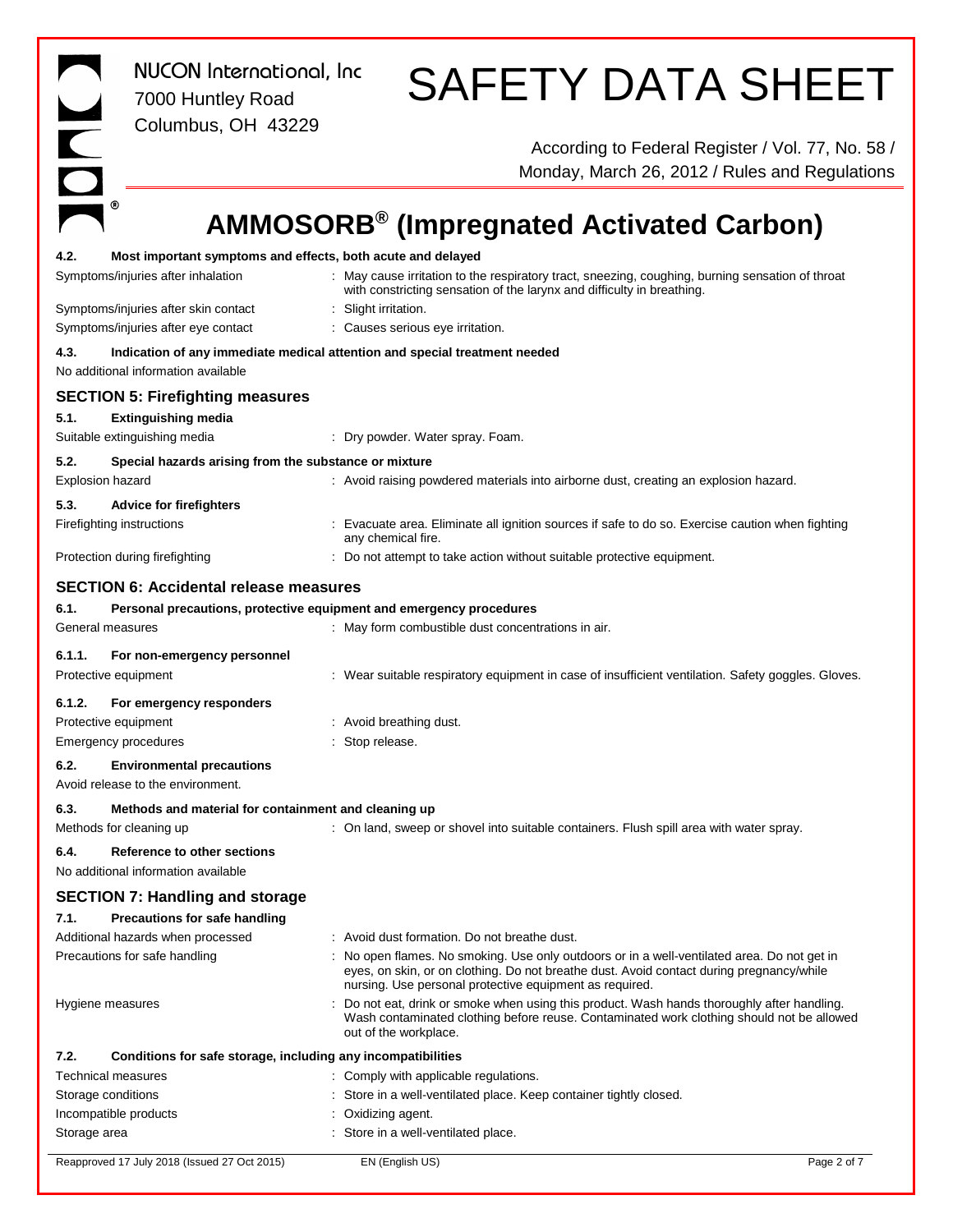$^\circledR$ 

*NUCON International, Inc* 7000 Huntley Road Columbus, OH 43229

# SAFETY DATA SHEET

According to Federal Register / Vol. 77, No. 58 / Monday, March 26, 2012 / Rules and Regulations

## **AMMOSORB® (Impregnated Activated Carbon)**

Special rules on packaging **in the state of the Store in a closed container.** 

## **7.3. Specific end use(s)**

No additional information available

### **SECTION 8: Exposure controls/personal protection**

### **8.1. Control parameters**

| AMMOSORB (Impregnated Activated Carbon) (7664-38-2) |  |
|-----------------------------------------------------|--|
|                                                     |  |

| <b>ACGIH</b>       | ACGIH TWA (mg/m <sup>3</sup> )      | I mg/m <sup>3</sup>  |  |  |
|--------------------|-------------------------------------|----------------------|--|--|
| <b>ACGIH</b>       | ACGIH STEL (mg/m <sup>3</sup> )     | $3 \text{ mg/m}^3$   |  |  |
| <b>ACGIH</b>       | Remark (ACGIH)                      | URT, eye, & skin irr |  |  |
| <b>OSHA</b>        | OSHA PEL (TWA) (mg/m <sup>3</sup> ) | mg/m <sup>3</sup>    |  |  |
| Carbon (7440-44-0) |                                     |                      |  |  |
| <b>ACGIH</b>       | Not applicable                      |                      |  |  |
| <b>OSHA</b>        | Not applicable                      |                      |  |  |
|                    |                                     |                      |  |  |

| Phosphoric acid (7664-38-2) |                                     |                    |
|-----------------------------|-------------------------------------|--------------------|
| <b>ACGIH</b>                | ACGIH TWA (mg/m <sup>3</sup> )      | mq/m <sup>3</sup>  |
| <b>ACGIH</b>                | ACGIH STEL (mg/m <sup>3</sup> )     | $3 \text{ mg/m}^3$ |
| <b>OSHA</b>                 | OSHA PEL (TWA) (mg/m <sup>3</sup> ) | mq/m <sup>3</sup>  |

#### **8.2. Exposure controls**

| Personal protective equipment | : Wash hands thoroughly after handling.                                                                                                                                    |
|-------------------------------|----------------------------------------------------------------------------------------------------------------------------------------------------------------------------|
| Eye protection                | : Chemical goggles or face shield.                                                                                                                                         |
| Skin and body protection      | : Wear suitable protective clothing.                                                                                                                                       |
| Respiratory protection        | : In case of inadequate ventilation wear respiratory protection. Where exposure through<br>inhalation may occur from use, respiratory protection equipment is recommended. |
| Consumer exposure controls    | : Avoid contact during pregnancy/while nursing.                                                                                                                            |
| Other information             | : Do not breathe dust. Do not eat, drink or smoke when using this product.                                                                                                 |

## **SECTION 9: Physical and chemical properties**

## **9.1. Information on basic physical and chemical properties**

| Physical state                              | : Solid           |
|---------------------------------------------|-------------------|
| Appearance                                  | granular.         |
| Color                                       | Black dark gray   |
| Odor                                        | odorless          |
| Odor threshold                              | No data available |
| рH                                          | $: 2 - 3$         |
| Relative evaporation rate (butyl acetate=1) | No data available |
| Melting point                               | : 3550 °C         |
| Freezing point                              | No data available |
| Boiling point                               | No data available |
| Flash point                                 | No data available |
| Auto-ignition temperature                   | : 350 °C          |
| Decomposition temperature                   | No data available |
| Flammability (solid, gas)                   | No data available |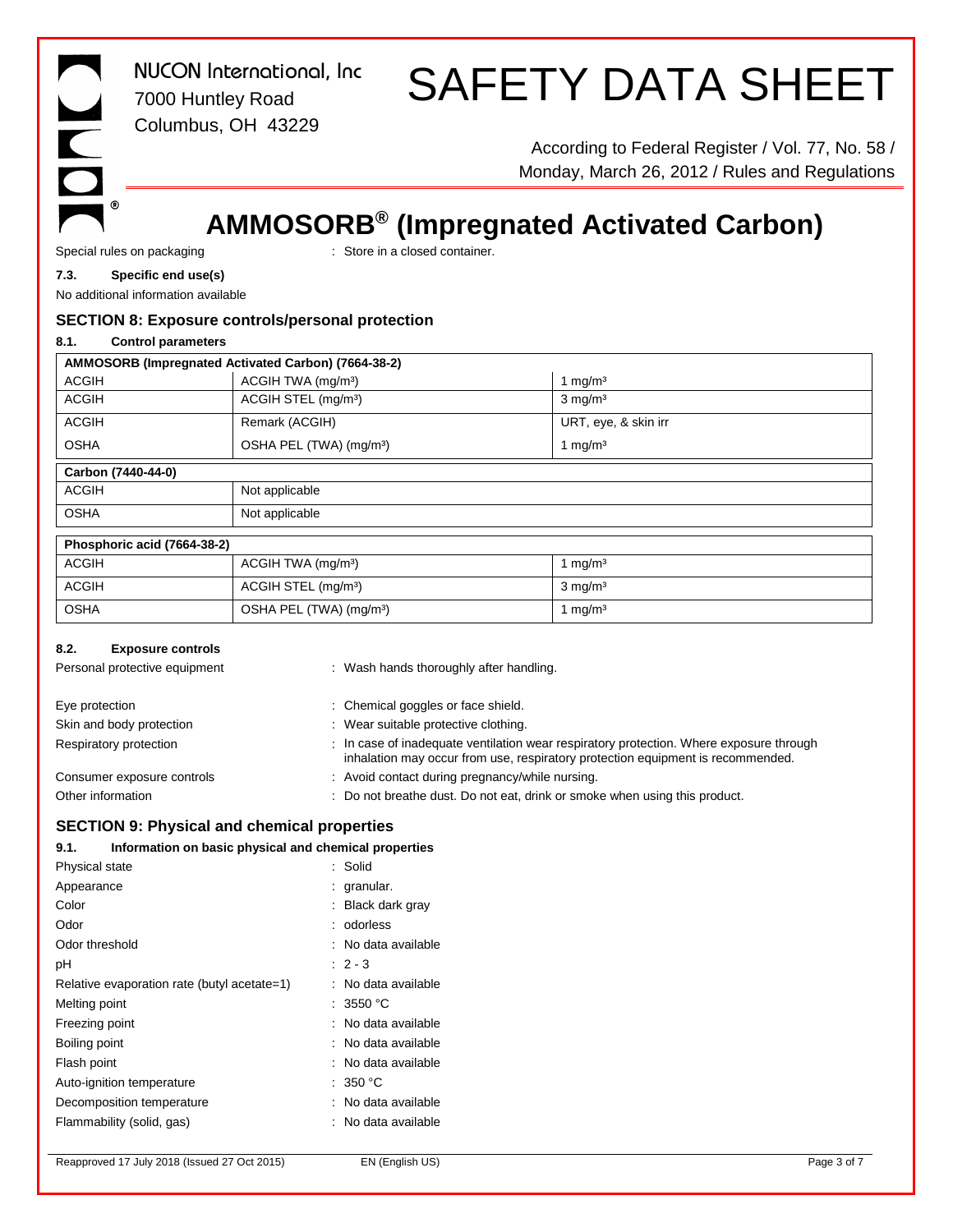DON. *NUCON International, Inc* 7000 Huntley Road Columbus, OH 43229

# SAFETY DATA SHEET

According to Federal Register / Vol. 77, No. 58 / Monday, March 26, 2012 / Rules and Regulations

## **AMMOSORB® (Impregnated Activated Carbon)**

| Vapor pressure                                                                                                                                                                                                                                                                                                                                                                                                                                                                                                                   | : No data available                                                                                                                 |  |
|----------------------------------------------------------------------------------------------------------------------------------------------------------------------------------------------------------------------------------------------------------------------------------------------------------------------------------------------------------------------------------------------------------------------------------------------------------------------------------------------------------------------------------|-------------------------------------------------------------------------------------------------------------------------------------|--|
| Relative vapor density at 20 °C                                                                                                                                                                                                                                                                                                                                                                                                                                                                                                  | : No data available                                                                                                                 |  |
| Relative density                                                                                                                                                                                                                                                                                                                                                                                                                                                                                                                 | : No data available                                                                                                                 |  |
| Specific gravity / density                                                                                                                                                                                                                                                                                                                                                                                                                                                                                                       | : $(400 - 600)$ g/l                                                                                                                 |  |
| Solubility                                                                                                                                                                                                                                                                                                                                                                                                                                                                                                                       | : insoluble in water.<br>Water: Solubility in water of component(s) of the mixture :<br>· Phosphoric acid: 750 - 850 g/l (at 20 °C) |  |
| Log Pow                                                                                                                                                                                                                                                                                                                                                                                                                                                                                                                          | : No data available                                                                                                                 |  |
| Log Kow                                                                                                                                                                                                                                                                                                                                                                                                                                                                                                                          | : No data available                                                                                                                 |  |
| Viscosity, kinematic                                                                                                                                                                                                                                                                                                                                                                                                                                                                                                             | : No data available                                                                                                                 |  |
| Viscosity, dynamic                                                                                                                                                                                                                                                                                                                                                                                                                                                                                                               | : No data available                                                                                                                 |  |
| Explosive properties                                                                                                                                                                                                                                                                                                                                                                                                                                                                                                             | : No data available.                                                                                                                |  |
| Oxidizing properties                                                                                                                                                                                                                                                                                                                                                                                                                                                                                                             | : No data available.                                                                                                                |  |
| <b>Explosion limits</b>                                                                                                                                                                                                                                                                                                                                                                                                                                                                                                          | : No data available                                                                                                                 |  |
| Other information<br>9.2.                                                                                                                                                                                                                                                                                                                                                                                                                                                                                                        |                                                                                                                                     |  |
| VOC content                                                                                                                                                                                                                                                                                                                                                                                                                                                                                                                      | $: 1\%$                                                                                                                             |  |
| <b>SECTION 10: Stability and reactivity</b><br>10.1.<br><b>Reactivity</b><br>No additional information available<br>10.2.<br><b>Chemical stability</b><br>Stable under normal conditions.<br>10.3.<br>Possibility of hazardous reactions<br>No additional information available<br>10.4.<br><b>Conditions to avoid</b><br>Moisture. Avoid dust formation.<br>10.5.<br>Incompatible materials<br>Strong oxidizers. Fluorine.<br>10.6.<br>Hazardous decomposition products<br>Carbon monoxide. Carbon dioxide. Phosphorous oxides. |                                                                                                                                     |  |
| <b>SECTION 11: Toxicological information</b>                                                                                                                                                                                                                                                                                                                                                                                                                                                                                     |                                                                                                                                     |  |
| 11.1.<br>Information on toxicological effects                                                                                                                                                                                                                                                                                                                                                                                                                                                                                    |                                                                                                                                     |  |
| Acute toxicity                                                                                                                                                                                                                                                                                                                                                                                                                                                                                                                   | : Not classified                                                                                                                    |  |
| Carbon (7440-44-0)                                                                                                                                                                                                                                                                                                                                                                                                                                                                                                               |                                                                                                                                     |  |
| LD50 oral rat                                                                                                                                                                                                                                                                                                                                                                                                                                                                                                                    | > 10000 mg/kg                                                                                                                       |  |
| Phosphoric acid (7664-38-2)                                                                                                                                                                                                                                                                                                                                                                                                                                                                                                      |                                                                                                                                     |  |
| LD50 oral rat                                                                                                                                                                                                                                                                                                                                                                                                                                                                                                                    | 1530 mg/kg                                                                                                                          |  |

LD50 dermal rabbit 2740 mg/kg

Skin corrosion/irritation : Not classified

LC50 inhalation rat (mg/l)  $\vert$  > 850 mg/m<sup>3</sup> (Exposure time: 1 h) ATE US (oral) 1530.000 mg/kg body weight ATE US (dermal) 2740.000 mg/kg body weight

pH: 2 - 3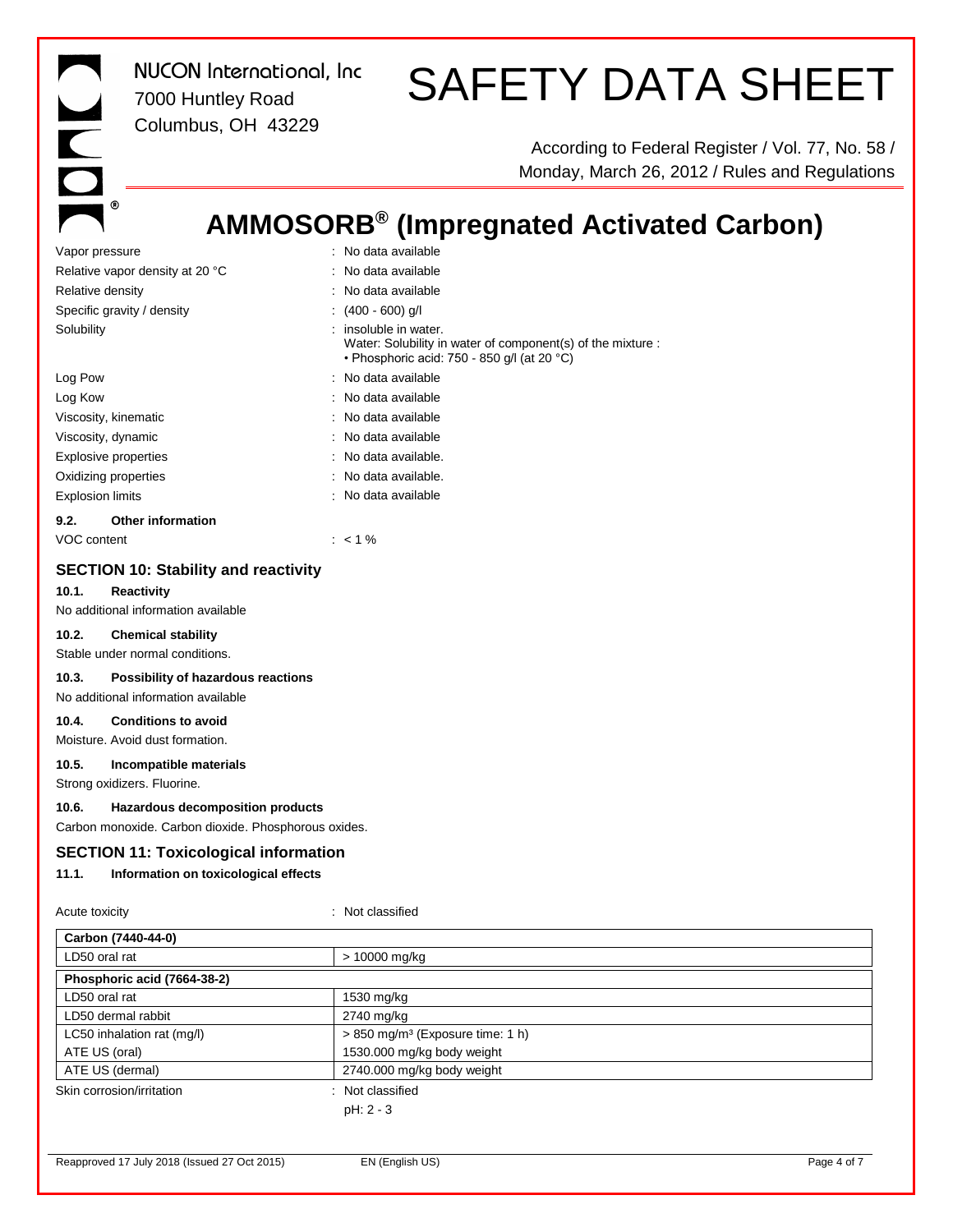*NUCON International, Inc* 7000 Huntley Road Columbus, OH 43229

# SAFETY DATA SHEET

According to Federal Register / Vol. 77, No. 58 / Monday, March 26, 2012 / Rules and Regulations

## **AMMOSORB® (Impregnated Activated Carbon)**

| Serious eye damage/irritation                          | : Not classified                                                                                                                                                                                                                                                        |
|--------------------------------------------------------|-------------------------------------------------------------------------------------------------------------------------------------------------------------------------------------------------------------------------------------------------------------------------|
| Respiratory or skin sensitization                      | pH: 2 - 3<br>: Not classified                                                                                                                                                                                                                                           |
| Germ cell mutagenicity                                 | : Not classified                                                                                                                                                                                                                                                        |
| Carcinogenicity                                        | : Not classified                                                                                                                                                                                                                                                        |
| Reproductive toxicity                                  | : Not classified                                                                                                                                                                                                                                                        |
| Specific target organ toxicity (single exposure)       | : Not classified                                                                                                                                                                                                                                                        |
| Specific target organ toxicity (repeated<br>exposure)  | : Not classified                                                                                                                                                                                                                                                        |
| Aspiration hazard                                      | : Not classified                                                                                                                                                                                                                                                        |
| Potential Adverse human health effects and<br>symptoms | : Harmful if swallowed. Harmful if inhaled.                                                                                                                                                                                                                             |
| Symptoms/injuries after inhalation                     | May cause irritation to the respiratory tract, sneezing, coughing, burning sensation of throat<br>with constricting sensation of the larynx and difficulty in breathing.                                                                                                |
| Symptoms/injuries after skin contact                   | Slight irritation.                                                                                                                                                                                                                                                      |
| Symptoms/injuries after eye contact                    | : Causes serious eye irritation.                                                                                                                                                                                                                                        |
| <b>SECTION 12: Ecological information</b>              |                                                                                                                                                                                                                                                                         |
| Toxicity<br>12.1.                                      |                                                                                                                                                                                                                                                                         |
| Ecology - water                                        | Harmful to aquatic life. Toxic to aquatic life. May cause long lasting harmful effects to aquatic<br>life. Harmful to aquatic life with long lasting effects. Toxic to aquatic life with long lasting effects.<br>Very toxic to aquatic life with long lasting effects. |

### **12.2. Persistence and degradability**

|                                                                                                                      | Carbon (7440-44-0)                             |                                                        |             |
|----------------------------------------------------------------------------------------------------------------------|------------------------------------------------|--------------------------------------------------------|-------------|
|                                                                                                                      | Persistence and degradability                  | Not established.                                       |             |
| <b>Bioaccumulative potential</b><br>12.3.                                                                            |                                                |                                                        |             |
|                                                                                                                      | Carbon (7440-44-0)                             |                                                        |             |
|                                                                                                                      | Bioaccumulative potential                      | Not established.                                       |             |
| 12.4.                                                                                                                | <b>Mobility in soil</b>                        |                                                        |             |
|                                                                                                                      | No additional information available            |                                                        |             |
| 12.5.                                                                                                                | Other adverse effects<br>Effect on ozone layer | ÷                                                      |             |
|                                                                                                                      | Effect on the global warming                   | : No known ecological damage caused by this product.   |             |
| <b>SECTION 13: Disposal considerations</b><br>Waste treatment methods<br>13.1.<br>Waste disposal recommendations     |                                                | Dispose of contents/container to meet all regulations. |             |
| <b>SECTION 14: Transport information</b><br>In accordance with DOT<br>Not evaluated<br><b>Additional information</b> |                                                |                                                        |             |
|                                                                                                                      | Other information                              | No supplementary information available.                |             |
|                                                                                                                      | Reapproved 17 July 2018 (Issued 27 Oct 2015)   | EN (English US)                                        | Page 5 of 7 |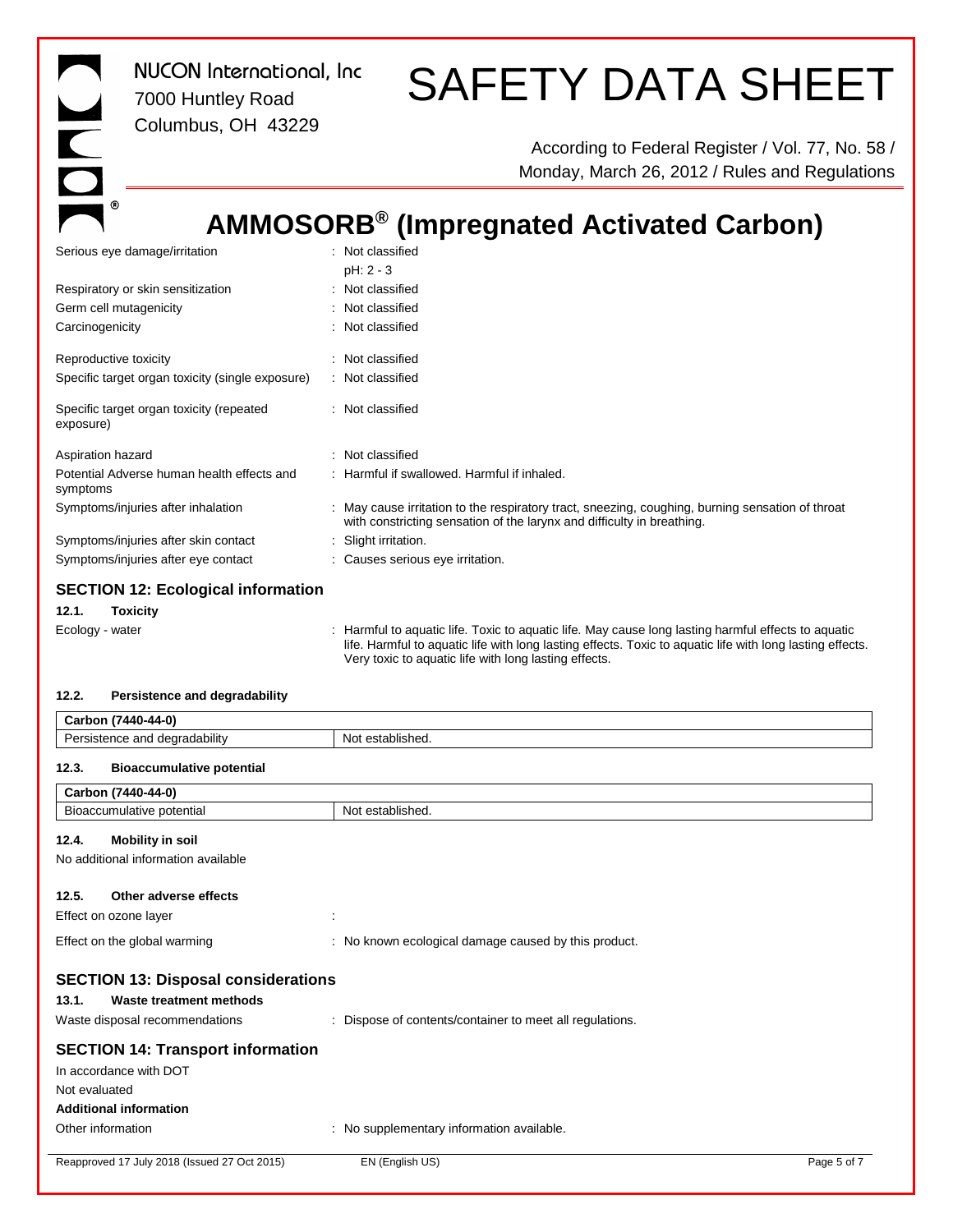*NUCON International, Inc* 7000 Huntley Road Columbus, OH 43229

# SAFETY DATA SHEET

According to Federal Register / Vol. 77, No. 58 / Monday, March 26, 2012 / Rules and Regulations

# **AMMOSORB® (Impregnated Activated Carbon)**

#### **ADR**

No additional information available

#### **Transport by sea**

No additional information available

**Air transport** No additional information available

#### **SECTION 15: Regulatory information**

#### **15.1. US Federal regulations**

#### **Carbon (7440-44-0)**

Listed on the United States TSCA (Toxic Substances Control Act) inventory

#### **Phosphoric acid (7664-38-2)**

Listed on the United States TSCA (Toxic Substances Control Act) inventory

## **15.2. International regulations**

**CANADA**

### **Carbon (7440-44-0)**

Listed on the Canadian DSL (Domestic Substances List) WHMIS Classification **VELOC** Uncontrolled product according to WHMIS classification criteria

#### **Phosphoric acid (7664-38-2)**

Listed on the Canadian DSL (Domestic Substances List)

WHMIS Classification  $\vert$  Class E - Corrosive Material

#### **EU-Regulations**

#### **Carbon (7440-44-0)**

Listed on the EEC inventory EINECS (European Inventory of Existing Commercial Chemical Substances)

#### **Phosphoric acid (7664-38-2)**

Listed on the EEC inventory EINECS (European Inventory of Existing Commercial Chemical Substances)

#### **Classification according to Regulation (EC) No. 1272/2008 [CLP]**

#### **Classification according to Directive 67/548/EEC [DSD] or 1999/45/EC [DPD]**

Not classified

#### **15.2.2. National regulations**

#### **Carbon (7440-44-0)**

Listed on the AICS (Australian Inventory of Chemical Substances)

Listed on IECSC (Inventory of Existing Chemical Substances Produced or Imported in China)

Listed on the Korean ECL (Existing Chemicals List)

Listed on NZIoC (New Zealand Inventory of Chemicals)

Listed on PICCS (Philippines Inventory of Chemicals and Chemical Substances)

Listed on INSQ (Mexican national Inventory of Chemical Substances)

Listed on Turkish inventory of chemical